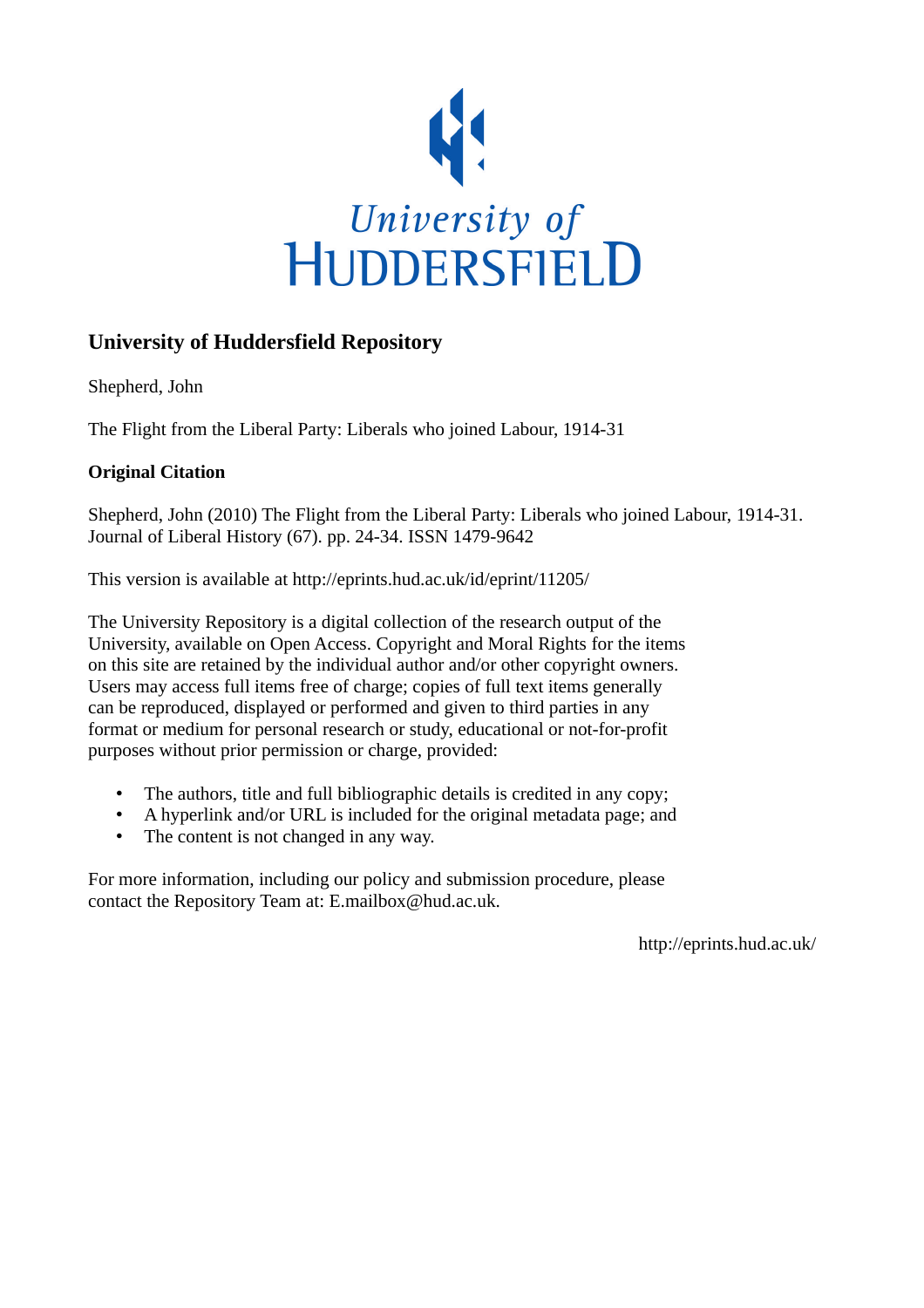# **THE FLIGHT FROM T LIBERALS WHO JOINED**

From 1914 to 1931, many of those previously active in Liberal politics defected to Labour. Why did so many Liberals switch their political allegiance ('almost like changing one's religion', as one Liberal MP observed) and abandon their party, which had been in office, or coalition government, from 1906 to 1922, to enlist with the fledgling Labour Party? And how far, if at all, did their presence influence Labour's development during a key period of political realignment in British politics? **Professor John Shepherd** examines the history.

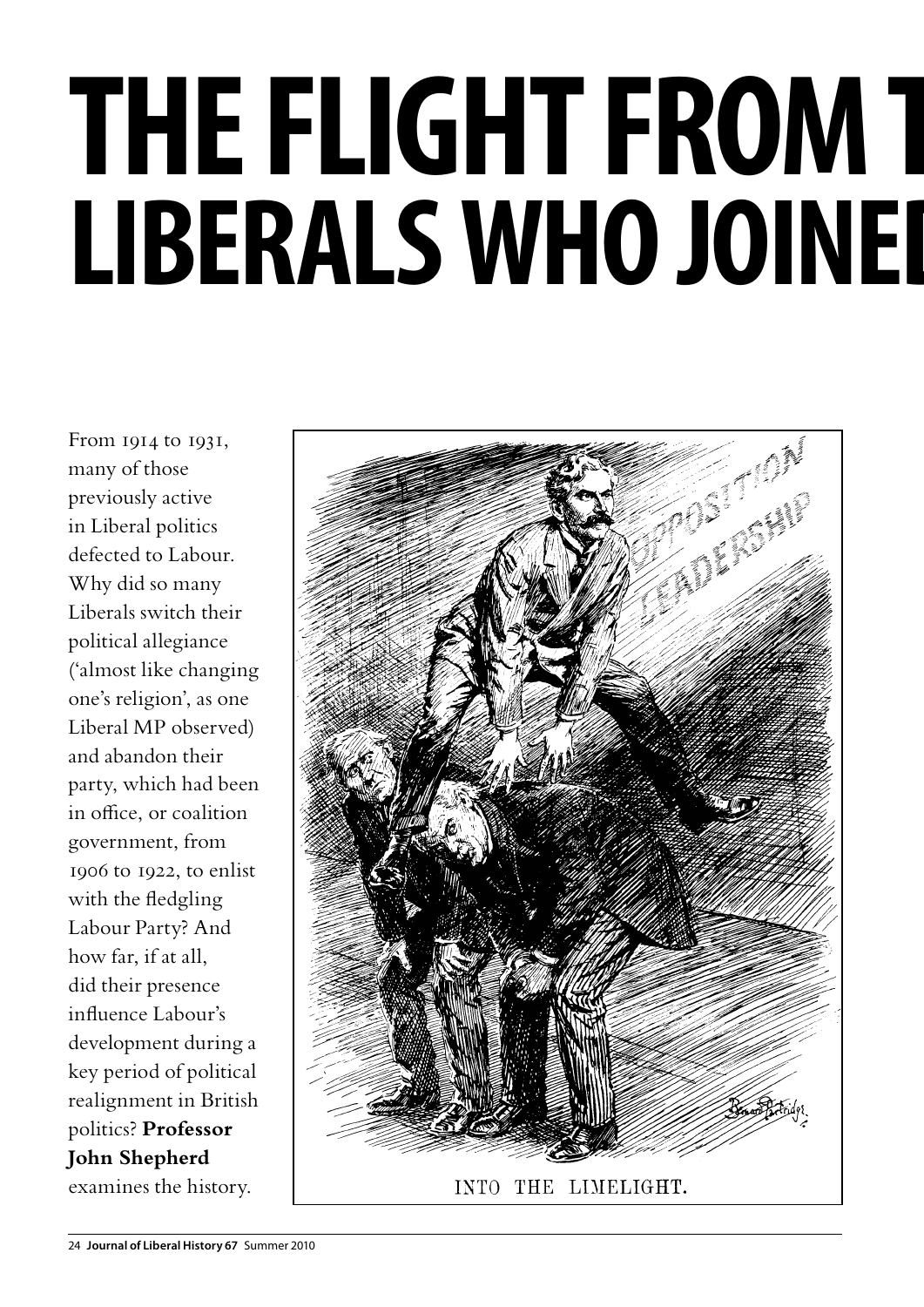# **THE LIBERAL PARTY LIBERALS WHO JOINED LABOUR, 1914–1931**

N 13 December 1923<br>
the former Liberal<br>
imperialist, Secre-<br>
tary of State for War<br>
and Lord Chan-<br>
cellor, Lord Haldane, wrote his the former Liberal imperialist, Secretary of State for War and Lord Chandaily letter as usual from London to his ninety-nine-year-old mother, Mary, in Scotland about his negotiations with Ramsay MacDonald. The Labour leader was about to form Britain's first Labour government. 'In the evening he offered me anything I chose if I would help him; the leadership of the House of Lords, the Chancellorship, Defence, Education and the carrying out of my plans … the press is in full cry and Williams [Haldane's butler] is keeping them off'.<sup>1</sup> In January 1924, Haldane became Lord Chancellor rather than the former Conservative and King's Bench judge John Sankey, MacDonald's original choice. Haldane told his mother and sister that MacDonald 'has consulted me about every appointment'.<sup>2</sup>

Haldane's triumphant tone revealed he firmly believed that meetings he had held with Mac-Donald in London and Scotland had greatly influenced the Labour leader. From India a reassured Viceroy, Lord Lytton, wrote to Haldane: 'I think I can trace your hand in most of the appointments'.3 MacDonald had seemingly not sought advice from senior Labour figures such as Arthur Henderson, J. R. Clynes (both – unlike MacDonald – with ministerial experience in the wartime government) or Philip Snowden. Nor did he heed the

advice of the Fabian Sidney Webb, who had inundated MacDonald with written guidance about taking office.4

The announcement of the new administration, which included ex-Liberals and Conservatives alongside figures from the trade union and labour movement, attracted considerable attention abroad as well as in domestic politics.<sup>5</sup> However, it was MacDonald who was primarily responsible for bringing in 'specialised outsiders' to appeal to the middle-class as well as traditional working-class voters of Britain.<sup>6</sup> As well as Haldane, among those now rewarded with Cabinet office were former Liberals Charles Trevelyan (Education), Josiah Wedgwood (Chancellor of the Duchy of Lancaster), Noel Buxton (Agriculture and Fisheries), and also ex-Conservative recruits, Lord Parmoor (Lord President), Lord Thomson (Air) and, most surprisingly, the former Viceroy of India, Lord Chelmsford (Admiralty). Other non-Cabinet posts were also filled by ex-Liberals, such as Sir Patrick Hastings (Attorney General), and Arthur Ponsonby (who returned to the Foreign Office as MacDonald's deputy).

From 1914 to 1931, many previously active in Liberal politics (or with strong Liberal associations) defected to Labour in broadly three clusters: the first during 1914–1918, followed by another contingent from 1919 to 1925, and then the last who joined from the mid-1920s to the early 1930s.7 According to Andrew MacCullum Scott, Liberal MP

'Into the Limelight', *Punch*, 29 November 1922: in the 1922 election, Labour under Ramsay Macdonald beat the Liberal factions led by Asquith and Lloyd George to become the leading party of the left.

for Glasgow Bridgeton (1910– 22), who joined Labour in 1924, 'changing one's political party is almost like changing one's religion'. As he also shrewdly observed, the process of conversion *en masse* was a rare event.<sup>8</sup> Nonetheless, he was now witnessing a mass movement of this kind in the world of twentieth-century politics. Why did so many Liberals switch political allegiance and abandon their party, which had been in office, or coalition government, from 1906 to 1922, to enlist with the new fledgling Labour Party? And how far, if at all, did their presence influence Labour's development during an important period of political realignment in British politics?

Probably around three hundred MPs of all parties changed their political affiliation during the last century.<sup>9</sup> Individual politicians switching political connections between the Liberal and Labour parties have been part of the warp and weft of twentiethcentury British politics. In early twentieth-century Britain, the years between 1914 and 1931 were arguably the most significant in terms of movements between parties.10 Over forty years ago, before many collections of politicians' private papers became open, Professor Catherine Cline published a pioneering study based on seventy prominent recruits who had joined Labour in the early twentieth century, the vast majority of whom were former Liberals, mainly from the progressive wing of the party. Included were politicians such as Lord Haldane,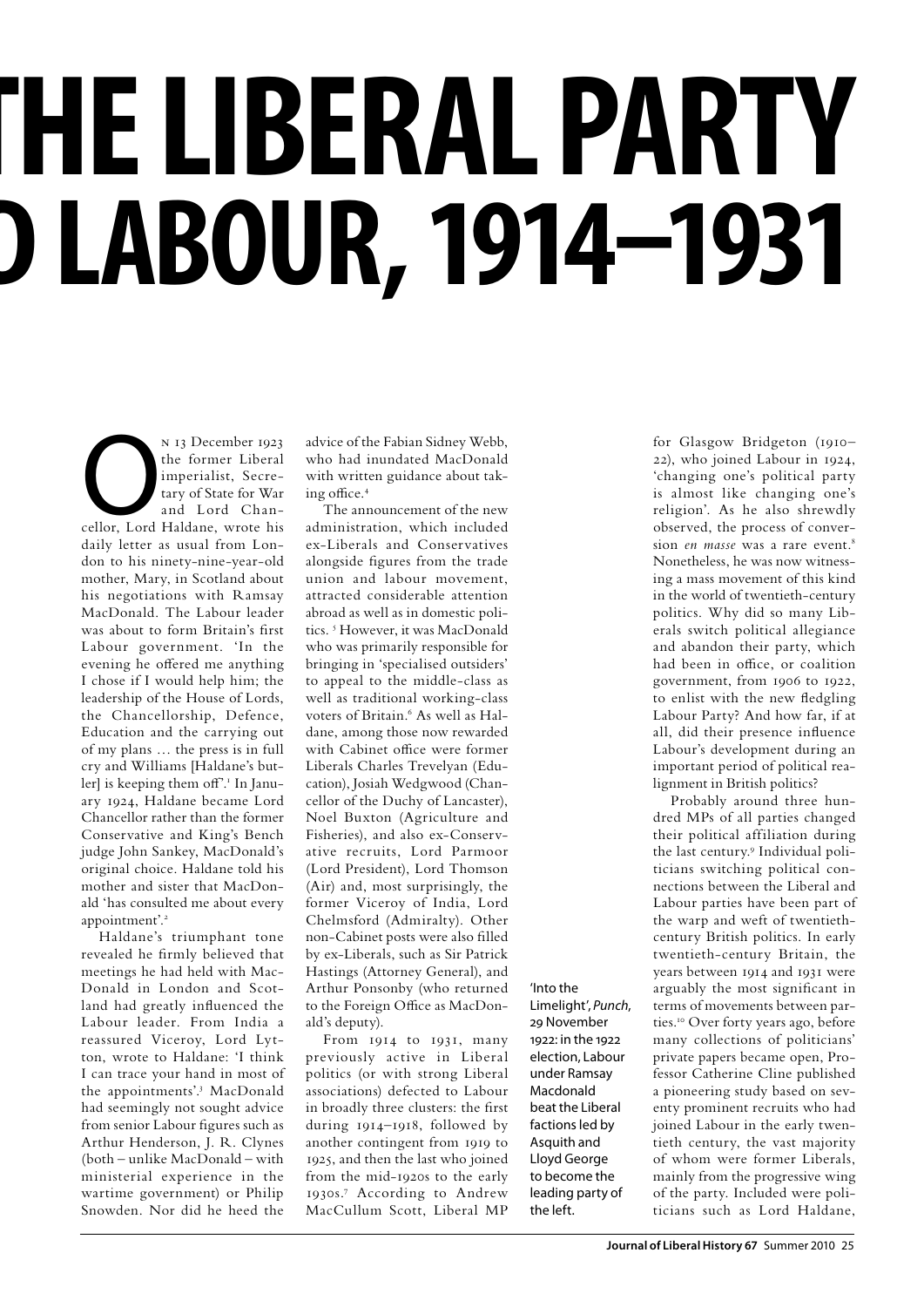Charles Trevelyan, Arthur Ponsonby, Christopher Addison, Noel Buxton and Charles Roden Buxton, as well as the financier Sir Leo Chiozza Money and John A. Hobson, the influential economist.<sup>11</sup> Only three women featured among her recruits to Labour: Mary (Molly) Hamilton, Dorothy Buxton and Helena Swanwick.<sup>12</sup> More recently, two historians have thrown valuable light on this intriguing subject. Martin Pugh's account of recruits from upperclass Conservative backgrounds, such as Sir Oswald Mosley, Oliver Baldwin (son of Stanley Baldwin), Lady Warwick and Muriel, Countess De Warr, reveals the extent of their influence within Labour politics.<sup>13</sup> David Howell's study of the development of the British Labour Party during Mac-Donald's leadership demonstrates how progressive politicians from other parties formed a significant part of Labour's multi-identities in the interwar years.<sup>14</sup> According to Robert Dowse, in all probability more than two thousand Liberals active in national and municipal politics shifted to Labour at this time, although he gives no evidence as to how this figure was arrived at.<sup>15</sup> Interestingly, undertaken some fifty years ago, Dowse's research into the paths former Liberals followed into the Labour Party between 1910 and 1920 had a secondary purpose of shedding light on the possibility of a major Liberal–Labour realignment during the first main post-war Liberal revival under Jo Grimond's leadership in the late 1950s and early 1960s.<sup>16</sup>

Why politicians change parties can be a fascinating and intricate question involving political convictions, motivation and ideology – not without their difficulties in analysis for historians, political scientists and psephologists. Forty years ago, in plotting changes of allegiance by MPs, David Butler and Jennie Freeman noted the labyrinthine complexities of 'compiling an exact and comprehensive list of all floor-crossings, whip withdrawals, whip resignations and whip restorations'. For example, the parliaments of 1919–1922 and 1924–1929, during which there were some significant Liberal defections, presented them with a near-impossible task in

deciphering politicians' manoeuvrings between different coalition and non-coalition factions.17

Since the 1960s, a considerable amount of ink has been expended by historians debating the 'decline of Liberalism and the rise of Labour'.18 The impact of the First World War on British politics and society was crucially significant in the growth of the Labour Party and the decline and even eventual destruction of the Liberal Party. Over forty years on, Trevor Wilson's powerful and enduring metaphor about the Liberal Party, which likened its downfall to the fate of a healthy pedestrian mowed down by a runaway omnibus, still seems apposite.19

The Liberal government's participation in the First World War, its lack of clear war aims and, in particular, the failure of Sir Edward Grey as Foreign Secretary to declare the nature and extent of the British military undertakings with France were certainly decisive factors in the growing disenchantment among radical Liberals. At the outbreak of hostilities, not just Charles Trevelyan, parliamentary under-secretary at the Board of Education, but also Cabinet ministers John Burns and John Morley all resigned from Asquith's government. Unprecedented total war compelled the Asquith and Lloyd George wartime premierships to implement illiberal policies undreamt of by British Liberals. The Defence of the Realm Act (DORA) hastily enacted in August 1914 and later renewed, was followed by restrictions on personal liberties including press censorship, identity cards, food rationing and other state controls. In particular, the principles and values of British Liberalism were challenged fundamentally by the heated debates in 1915 and 1916 over the introduction of conscription for males aged 18–41. In particular, conscription created a crisis in wartime coalition government that divided the Asquith Cabinet and brought continued acrimony and deep rifts within the Liberal ranks. In the end, John Simon, the Home Secretary, resigned and around fifty Liberal MPs voted against the Military Service Act. Remarkably, H. B. Lees-Smith, Liberal MP for Northampton

**cians change parties can be a fascinating and intricate question involving political convictions, motivation and ideology – not without their difficulties in analysis for historians, political scientists and psephologists.**

**Why politi-**

1910–18 and later Labour President of the Board of Education in 1931, returned to parliament from serving as a private on the Western Front to oppose the measure.<sup>20</sup>

Even more crucial to declining Liberal fortunes were the deep divisions created by Lloyd George's ousting of Asquith to take over the wartime premiership in 1916, which brought about a fatal rupture in British Liberalism and demoralised Liberals in the constituencies. As the party haemorrhaged parliamentary and municipal membership to Labour or the Conservatives, for many disaffected Liberals Lloyd George bore the overwhelming responsibility for the permanent split in their party.<sup>21</sup> It was a charge that stuck to him, as many Liberals remained increasingly distrustful of the 'Welsh Wizard', even during his long exclusion from power after 1922. In 1918 the parliamentary confrontation between Asquith and Lloyd George during the Maurice Debate about British troop levels on the Western Front had demonstrated clear Liberal divisions at Westminster. The 'Coupon Election', in which 130 coalition Liberals supporting Lloyd George were returned to Westminster compared to only twenty-eight independent Liberals under Asquith, emphasised this critical rupture within the party, now divided into two bellicose factions.

Despite brief periods of Liberal unity in 1923 and 1929, Liberalism remained fatally wounded during the post-war years in contrast to the remarkable growth of the Labour Party at parliamentary and municipal levels. During the early post-war years, the Liberal leadership's post-war foreign and imperial policy and its attitude to the punitive Treaty of Versailles was instrumental in driving Liberals into the Labour ranks.<sup>22</sup> The reputation of the Lloyd George coalition government suffered irreparable damage as a result of the intervention in Bolshevik Russia, the Chanak Crisis that almost brought war with Turkey and, particularly, the 1919 Amritsar Massacre in India and the ruthless policy of using the 'Black and Tans' in Ireland.<sup>23</sup> In contrast, Labour increasingly took over the Liberal mantle of radicalism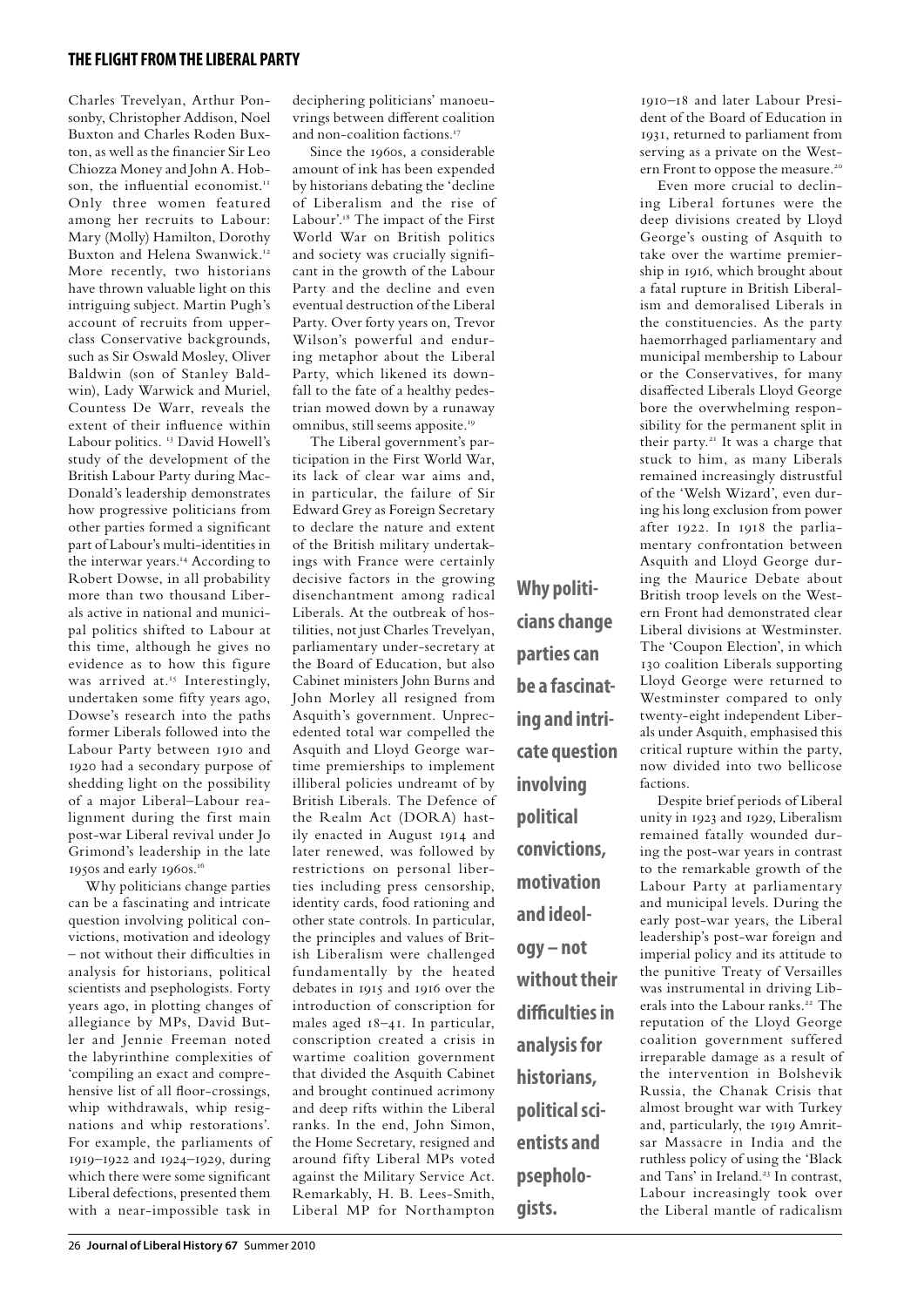in domestic, foreign and imperial affairs. By 1922, as Labour outstripped the Liberals to become the official parliamentary opposition with 142 members in the Commons, the Liberals totalled only 116 MPs divided between fifty-four Asquithian 'Wee Frees' and the sixty-two Liberals led by Lloyd George.<sup>24</sup>

During the First World War, various networks in the British 'peace movement' provided the bridges, usually via the pacifist Independent Labour Party, for disenchanted Liberals to join, or move closer to, the Labour Party. Among the different anti-war groups which sprang up during these years, the Union of Democratic Control (UDC) was the most prominent, alongside the No-Conscription Fellowship (NCF), the Bryce Group and the League of Nations Society. Each had their specific orientation in opposing the war, but shared overlapping memberships and sympathisers among dissident Liberals, pacifist ILP members and anti-war radicals. The NCF, founded in November 1914 by Fenner Brockway, opposed the introduction of compulsory military service in 1916 (the occasion of Sir John Simon's resignation as Liberal Home Secretary) and was the main organisation to aid conscientious objectors and their families. The influential Cambridge don, Goldsworthy Lowes Dickinson, was prominent in the Bryce Group and was highly active in the Society for the League of Nations in planning schemes for a post-war international peace organisation. Many of the Liberals from these peace groups met socially with members of the ILP and others Labourites (including those who had previously supported the war) at the 1917 Club. Founded by J. A. Hobson, and taking its name from the date of the Russian Revolution, the club provided an important forum for those opposed to the war.<sup>25</sup>

The day after the outbreak of war, the Union of Democratic Control was founded by Norman Angell, E. D. Morel, Ramsay MacDonald and Charles Trevelyan, with its London headquarters in Trevelyan's house at 14 Great College Street. They were soon joined by Arthur Ponsonby,

**Despite brief periods of Liberal unity in 1923 and 1929, Liberalism remained fatally wounded during the post-war years in contrast to the remarkable growth of the Labour Party at parliamentary and municipal levels.**

another critic of Britain's participation in a European conflict.<sup>26</sup> The UDC was not another 'stop the war' group, but a highly significant pressure group for peace. There was no unique UDC stance on the war, but the organisation became a significant sounding board for different viewpoints among dissenting radicals, Liberals and Labourites. It campaigned for a just and peaceful post-war settlement under which no territory should be transferred without a plebiscite, and for foreign policy to be under parliamentary control. However, members of the UDC experienced a hostile public reception during wartime, which brought Liberal members closer to the ILP and the Labour Party. *The Labour Memorandum on War Aims*, published in December 1917, demonstrated how close the Labour Party's proposals were to the work of the different groups in the British peace movement.<sup>27</sup> In addition, in the post-war years, as Labour's pro-war and anti-war factions reconciled, UDC condemnation of the punitive Versailles peace treaty and of the French occupation to enforce reparations occupied common ground with Labour's foreign policy. In 1924 the UDC could claim that fifteen of its members – including former Liberals – were in Ramsay MacDonald's first Labour government.<sup>28</sup>

However, the cause of this significant political realignment, as mainly middle-class and upperclass politicians broke away from their party to join Labour, with its strong trade union sectional interest, remains a complex question. An examination of the individual biographies of a number of the former Liberals who held office in Ramsay MacDonald's minority governments in the inter-war years shows differing and sometimes convoluted reasons for switching to Labour. Whether they were Asquith or Lloyd George supporters – or neither – their motivations were wide ranging and not always simply due to distaste for the Liberal leadership's conduct of the war or to 'pacifist principles'.29 Percy Alden, Bertrand Russell and Sydney Arnold were undoubtedly prominent pacifists. The Welsh nationalist, E. T. John, voted against

conscription and was President of the Peace Society from 1924 to 1928. However, a number of those soon to abandon their party – including Ernest N. Bennett, Albert Dunn, James Chuter Ede, John Hay and H. B. Lees Smith – fought with distinction in the First World War. Ede was from a staunch Liberal nonconformist background and a career in teaching and Edwardian municipal politics. While on army service he switched to Labour as the party to secure social reform for working people.

A stalwart of the UDC, Richard Denman, Liberal MP 1910-18 for Carlisle, opposed British intervention in 1914, which cost him the support of his local Liberal party. Yet, he served as a second lieutenant on the Western Front and sent home graphic accounts of wartime gas attacks. 30 In 1918 Denman supported the Lloyd George coalition, but denounced the Versailles Treaty in 1919 and eventually joined Labour in 1924.31Three well-known Liberal recruits to Labour from different political backgrounds – Josiah Wedgwood, Cecil L'Estrange Malone and J. K. Kenworthy – became famous for their combined parliamentary opposition to British military intervention in Russia. What they shared in common was notable war service.<sup>32</sup> Charles Roden Buxton's activities in the UDC and his advocacy of a negotiated peace settlement and a future League of Nations led to a breach with the Liberals in his new constituency of Central Hackney. In 1917 he joined the ILP and built up strong friendships with socialists such Clifford Allen and Fenner Brockway.33 However, both the well-travelled Charles Buxton and his brother, Noel, were experts on the Balkans. Remarkably, as unofficial envoys they had attempted to enlist Bulgaria on the side of the Allies in 1914.34

Another leading pacifist member of the UDC, Arthur Ponsonby, former principal private secretary to the Liberal prime minister, Campbell Bannerman, and his successor as the Liberal MP for Stirling Burghs from 1908, was a prominent critic of Sir Edward Grey's foreign policy. In the parliamentary debate of 3 August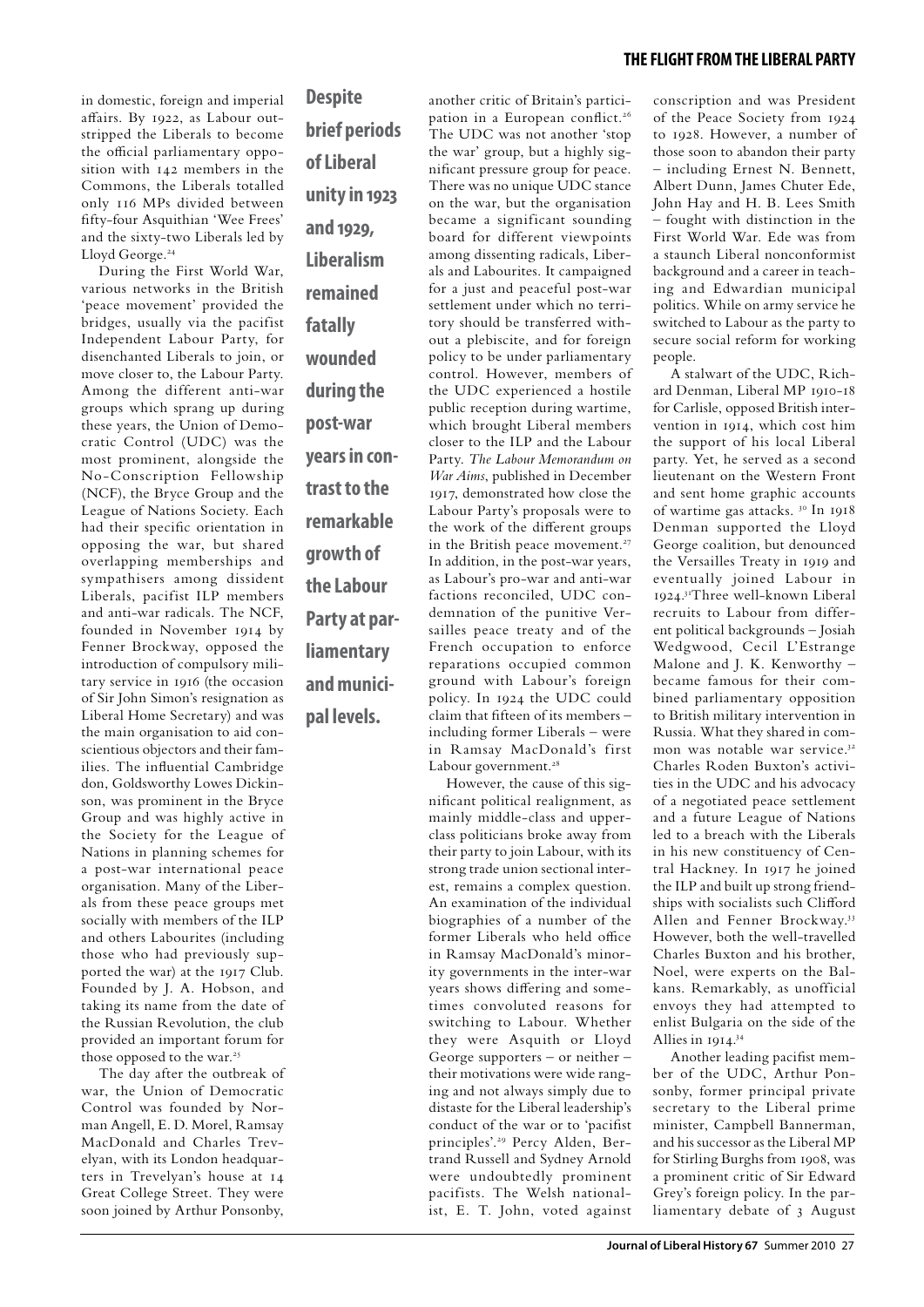1914, he was among the five members who spoke out against the war. However, early signs of his move away from Liberalism and towards socialism were apparent in his critical writings on the ethics of wealth and social class, such as *The Camel and the Needle's Eye*  (1910) and *The Decline of the Aristocracy* (1912). A former royal page to Queen Victoria, he was soon dropped from King George V's guest list for the monarch's garden party. However, Ponsonby did not join the ILP, the main route into the Labour Party, until after the 1918 election. His constituency association had disowned him on account of his opposition to the war. In the 'Coupon Election' he was heavily defeated at Dunfermline as an Independent Democrat.35

A career politician, Charles Trevelyan was Liberal MP for the Elland Division of Yorkshire from 1899 to 1918. In 1914, he had resigned as Parliamentary Secretary in the Board of Education from Asquith's Liberal government at the same time as Cabinet colleagues, John Morley and John Burns in protest against British participation in the war. However Trevelyan, who loathed war, was no pacifist and had voted for the Liberal government's naval programme of dreadnought battleships. He was one of a small group of Liberals who distrusted Grey's reasons for British intervention in the war.36 In parliament he became the UDC's leading figure. His carefully considered resignation, as war was declared, caused a deep rift with most of his family and brought down the wrath of a jingoist press on his head. Disowned by his Elland constituency, in the 1918 election as an Independent he suffered a devastating defeat to finish bottom of the poll.37

In 1921 Trevelyan published *From Liberalism to Labour*  to explain to a wider public the daunting changes in British politics that underpinned his decision to sever links with the Liberals and throw in his lot with Labour. As he put it, 'the wholesale transference of the working-class vote from Liberalism to Labour' spelt the end of his Liberal Party. Only Labour offered the real possibility of social reform, the nationalisation of land, railways and mines,

**Occupying the centre of the British politics, a Liberal Party in difficulties was vulnerable to losing members to the other parties on the left and the right.**

a wealth tax, and the free provision of secondary and university education in which he believed. He concluded: 'the only hope for our generation lies in a powerful and intelligently led Labour Party'.38 In 1919, similar sentiments that the days of the Liberals were over as a political force in Britain were uttered by H. B. Lees-Smith when publicly rejecting Asquith's call for radicals to remain in the Liberal fold. In near-visionary terms the Liberal MP for Northampton from 1910 to 1918, who joined Labour in 1919, proclaimed 'we are standing on the threshold of a new world order' and envisaged the 'establishment of a co-operative commonwealth' to eradicate 'gross inequalities of wealth'. Moreover, in his view, the harsh Versailles Treaty inflicted upon Germany threatened another cataclysmic international conflict that only the election of labour and socialist governments throughout Europe could prevent. 'All the men who

'are in the ranks of Labour'.<sup>39</sup> Occupying the centre of the British politics, a Liberal Party in difficulties was vulnerable to losing members to the other parties on the left and the right. An instructive example of Liberals jumping ship to both Labour and the Conservatives was the arrival of three prominent Liberals – Josiah Wedgwood, Alexander MacCallum Scott and Winston Churchill – in the same taxi for their party's meeting at the Reform Club in 1916, three days after Asquith's resignation as prime minister. Of the three, Churchill gradually found his home in 1924 in the Conservative Party. In the same year, MacCallum Scott – the Radical Liberal MP for Glasgow until 1922, and Churchill's biographer and sometime private secretary – joined Wedgwood in the Labour Party. 40

share these views', he declared,

A scion of the famous Staffordshire pottery firm, Josiah Wedgwood was a staunch ally of pacifists and conscientious objectors. Yet, as already noted, he was among those Liberal MPs with a distinguished military career. Wedgwood had fought in the South Africa War and won the DSO at Gallipoli in the First World War. In the pre-war years,

various extra-parliamentary agitations, such as the Free Speech Defence Committee with the socialist MP, George Lansbury, brought him into contact with the organised trade union and labour movements. The Asquith government's controversial infringement of civil liberties, witnessed in the use of troops in industrial disputes, the 'Don't Shoot' prosecutions and the horrific forcible feeding of suffragette prisoners, helped push Wedgwood firmly in the direction of the Labour Party.<sup>41</sup> In 1918, he was returned unopposed as an independent Radical. By 1919, the maverick Wedgwood was a member of the ILP and had taken the Labour whip.

Among the Labour Party recruits, the land values tax, free trade and the capital levy were also significant causes of friction with the Liberal leadership and contributory factors in inducing dissatisfied Liberals to consider joining Labour. Wedgwood was a life-long 'single taxer' and disciple of the American reformer, Henry George. With other Liberal MPs, including Edward Hemmerde, Robert Outhwaite and J. Dundas White, he was prominent in crusading for a far stronger land tax to rejuvenate society than the tame measure in Lloyd George's 1909 budget. However, with the Liberal leadership's failure to act by 1918, the land taxers took their campaign into the Labour Party. Similarly, protectionist measures, such as the McKenna duties in 1915 and the adoption of the report of the Paris Economic Conference in 1916, provoked fury among Liberal free traders. Hobson recalled this violation of the sacrosanct article of faith at the heart of British Liberalism as the reason he left the Liberal Party and eventually joined Labour in 1916. In the early post-war years, Labour's sole advocacy of the capital levy also probably helped attract Frederick Pethick Lawrence, J. A. Hobson and Sydney Arnold, all Liberal authorities who championed this tax.<sup>42</sup>

Christopher Addison, former medical doctor and eminent professor of anatomy, who enlisted with Labour in 1923, was the only former Lloyd George supporter to switch parties and probably the most significant of the ex-Liberal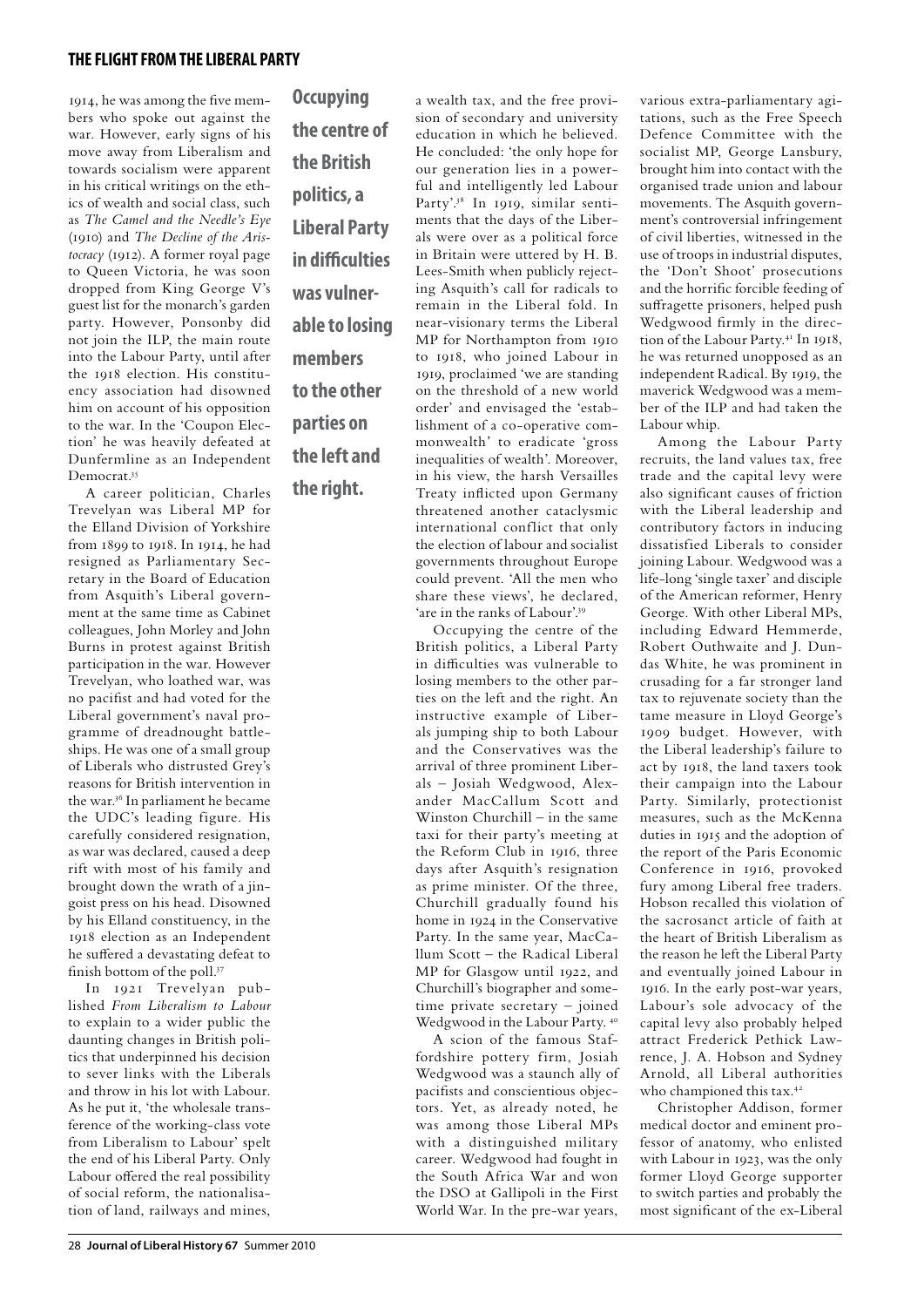# **the flight from theliberal party**

recruits. His longevity in British Liberal and Labour politics was remarkable. Addison was at the heart of most of the landmark events of twentieth-century party politics. He was involved in Lloyd George's premiership bid in December 1916 and the political crisis that brought the downfall of Ramsay MacDonald's second Labour government in 1931. In 1945 Clement Attlee appointed him Leader of the House of Lords in Labour's first majority government.43 Although critical of Grey's foreign policy, Addison had given full support to British participation in the First World War. As Lloyd George's important ally for eleven years, Addison held important wartime posts, including the Ministry of Munitions and the new Ministry of Reconstruction tasked with post-war social and economic planning. In 1919, as the first Minister of Health in the newly created ministry, he oversaw the first substantial housing programme. However, the construction of 200,000 'homes for heroes' had proved sluggish and increasingly costly and led to his humiliating demotion to minister without portfolio. His resignation followed an acrimonious rift with Lloyd George over broken pledges on social reform. In 1923, negotiations with Arthur Henderson led to his change of political affiliation to Labour. With the break-up of the coalition, other coalition Liberals, such as the Liberal chief whip, Freddie Guest, gradually defected to the Conservatives. However, Addison, who had been conspicuously on the left on domestic, foreign and imperial policy, was the only one to join Labour.

By the late 1920s the small radical group of seven MPs within the Liberal Party provided two further recruits for Labour. Joseph Kenworthy and William Wedgwood Benn resigned as Liberal MPs in 1926 and 1927 after Lloyd George had taken on the leadership of a reunited Liberal Party in 1926. In the post-war years, both had been members of the Asquithian opposition to Lloyd George's coalition government. A former naval officer, Kenworthy had won a spectacular byelection at Central Hull in March 1919 after being roundly defeated as a Liberal candidate in 1918. In the 1920s his radical credentials included support for the Soviet Union, Zionism and Indian home rule. In 1924, Kenworthy consistently backed the minority Labour administration. He was one of twelve Liberals to vote against his own party's amendment to the no-confidence motion (over the prosecution of the communist J. R. Campbell) that brought down Ramsay MacDonald's government. He later claimed he had 'an unofficial bargain made with [Arthur Henderson] which could have led to a Liberal–Labour alliance in the constituencies as well as at Westminster'.44

William Wedgwood Benn was a member of the famous Benn dynasty of several generations. In1906, he succeeded to his father's East End seat of St George's Tower Hamlets and then held a succession of Liberal government posts, including serving as a Liberal whip from 1910 to 1915. During the First World War he had a distinguished military service record, acknowledged by many honours bestowed in Britain and abroad. A staunch Asquithian, Benn – like Kenworthy – became increasingly opposed to Lloyd George's politics and moved towards the Labour Party until he eventually applied for membership in 1927. He recalled, in 1929, that he had left a party deeply divided at Westminster and losing membership in the constituencies. 'Everyone knows that thousands of those who were in the past prominent Radicals are now stalwarts in the Socialist Party', he declared. After over twenty years in the Liberal Party, he had switched to Labour owing to total disenchantment with Lloyd George. 'Deep down in the hearts of all there is a feeling of distrust of his character and repugnance to his methods which far outweighs the power of his energy, imagination, and money.'45 Benn was an important recruit for the Labour Party, recognised by his appointment as the Secretary of State for India in MacDonald's second Labour Cabinet, with responsibilities for negotiations with Mahatma Gandhi and the Congress Party during difficult years in Anglo-Indian relations.

**The movement of former Liberals, as well as Conservatives, into Labour's ranks during 1914–1931 undoubtedly changed the make-up of their new party and contributed to its development as a major party in the interwar years and even beyond.**

In 1961, Cline concluded that, during 1914–1931, at a time of major realignment of the British party system, the presence of former Liberal newcomers had helped change Labour radically from a parliamentary splinter group into a major political force.46 However, this was an evaluation made after a long period in which the Liberal Party had been in decline or even heading for disintegration. So, to what extent was this a realistic assessment of the impact of those ex-Liberals who joined Labour on the party's development as a major political force in British politics?

The movement of former Liberals, as well as Conservatives, into Labour's ranks during 1914– 1931 undoubtedly changed the make-up of their new party and contributed to its development as a major party in the interwar years and even beyond. Characteristically, these new recruits were largely from a social milieu poles apart from the world of industrial labour, trade unionism and working-class politics. In 1906, the first Parliamentary Labour Party (PLP) consisted mainly of former trade unionists and workmen: coalminers, engineers, mechanics, steel smelters and labourers with direct practical experience of manual labour. Only a few – such as MacDonald and Snowden, both former pupil-teachers – had experienced social mobility to a different class<sup>47</sup>

In contrast, those such as the Trevelyans, Ponsonbys and Buxtons were, by and large, representatives of the wealthy upper and upper-middle classes – the products of public schools (mainly Eton) and of Oxford or Cambridge – who had traditionally governed Britain and the British Empire. And in terms of wealth and property, there were marked differences from their Labour counterparts from working-class backgrounds. While at Westminster, Labour MPs normally resided in cheap hotels or lodgings, whereas Labour's new recruits from other parties owned London homes in socially exclusive areas of the capital, such as Westminster (Trevelyan), Belgravia (Chelmsford), St James's (Haldane), Chelsea (Benn, Ponsonby),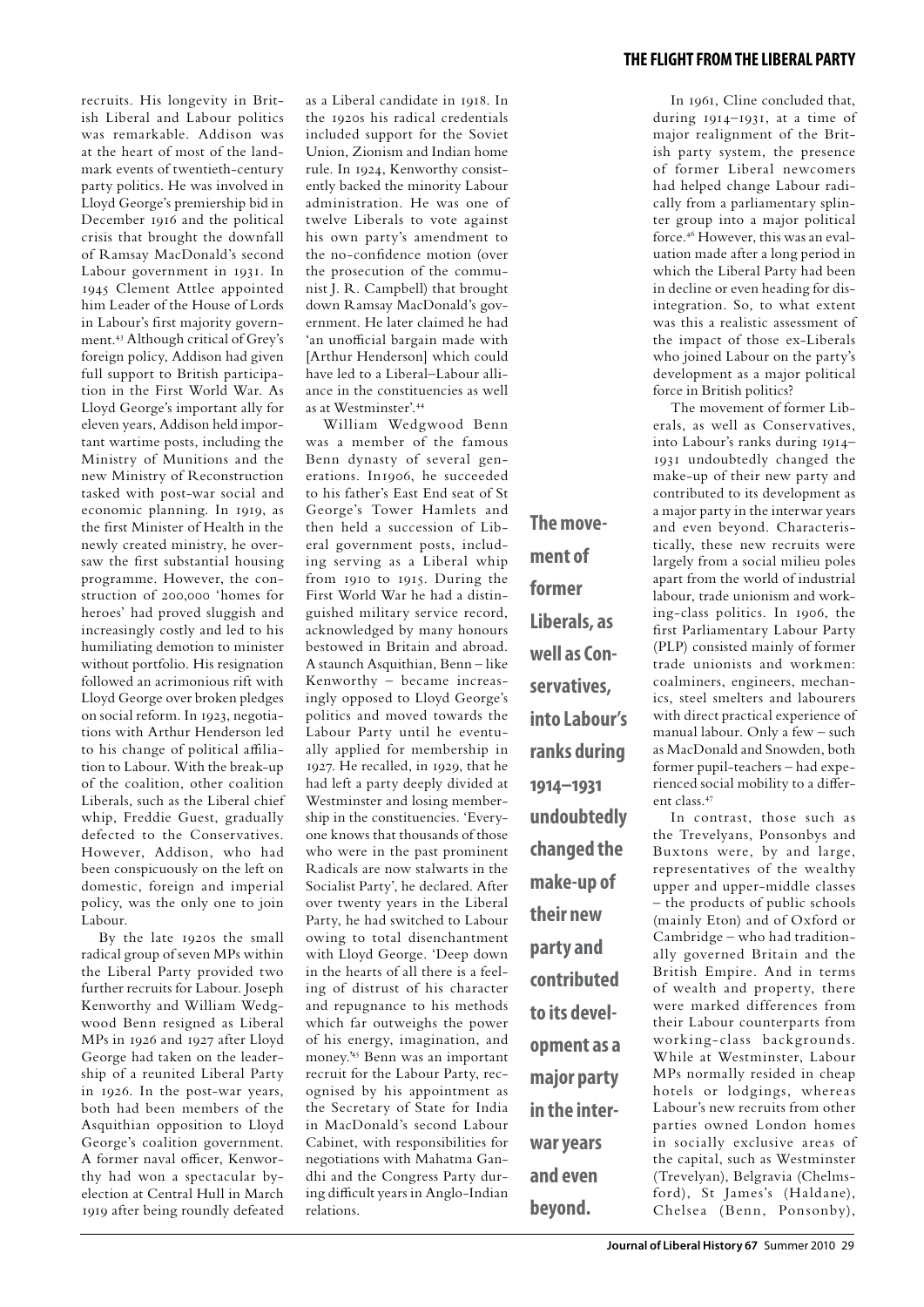## **the flight from theliberal party**

Knightsbridge (Buxton, Parmoor) and Mayfair (Jowitt).48

As a party new to government in the 1920s, Labour also benefited from having a number of lawyers among the Liberal recruits – such as Lord Haldane and Sir Patrick Hastings – in filling legal posts. In 1929 MacDonald appointed the former Conservative, Lord Sankey as Lord Chancellor. The successful barrister and Liberal MP for Preston, William Jowitt, became Attorney General, and was then unusually re-elected for the same constituency, but as a Labour MP. After the controversial downfall of the Labour administration in 1931, Jowitt was among those who accompanied MacDonald into the National government, but quietly returned to Labour in 1936. In July 1945 he became Lord Chancellor, one of eight former recruits to Labour in Clement Attlee's Labour Cabinet.49

Establishing a Labour presence in the House of Lords was another difficulty, but was resolved by creating new peers without heirs to succeed – including the Conservative recruit Brigadier-General Thomson and the ex Liberal MP, Sydney Arnold. In 1925 the crossbencher and former Under Secretary of State for Air, Lord Gorell, became a useful addition to depleted ranks of Labour in the upper house. A writer of fiction and poetry, he apparently declined the opportunity to enter a future MacDonald Cabinet. 'Poetry not politics is my real life', he noted.<sup>50</sup>

In 1920 MacDonald declared that the rich vein of Labour's expertise in local government and trade union work could be mined when forming a national government.51 However, Churchill's famous charge, in the same year, that Labour identified with class rather national interests and was 'quite unfitted for the responsibility of government', unlike its Liberal and Conservative predecessors, echoed with Labour politicians throughout the early post-war years.

From the outset, MacDonald put his imprint, impossible to remove, on his administration. Interestingly, after the 1923 election, he had consulted three former Liberals, Arnold, Lees-Smith and Hobson, as to whether he should risk forming a minority government. He was determined to demonstrate Labour's respectability and competency. At a dinner at the Webb's house, MacDonald went through his memorandum for government – on foreign policy, unemployment and the budget- with future ministers. 'Unanimous that moderation & honesty were our safety. Agreed to stand together,' he noted.52

The new recruits to Mac-Donald's party brought expertise, particularly in areas such as foreign affairs, finance and agriculture, where Labour notably lacked experience. With their backgrounds in politics, administration and, in some cases, ministerial office, they provided an aura of respectability and competence that MacDonald eagerly sought as leader of a national party. At the same time, the newcomers who joined Labour were largely at ease in their new political home with little need to abandon their Liberal principles, or change their individual life styles. On policy, there was much common ground between Labour and Liberals on free trade and economic policy, social reform, and personal liberty.53 This did not go unnoticed elsewhere. 'A socialist govt. actually in power. But don't get uneasy about your investments and your antiques. Nothing will be removed or abstracted … They are all engaged in looking as respectable as lather and blather will make them,' David Lloyd George reassured his daughter, Megan.<sup>54</sup> Probably Hobson was an exception in admitting he 'never felt quite at home in a body governed by trade union members and their finance, and intellectually led by full-blooded Socialists'.55

In 1918, Arthur Henderson's important reconstruction of the post-war Labour Party included a new constitution and party programme, *Labour and the New Social Order*, that would appeal to disenchanted Liberals. Particular attention was given to establishing constituency parties and recruiting a wider party membership. In the 1920s, the new converts provided a ready source of candidates and money for local Labour associations, rather than influencing

**recruits to MacDonald's party brought expertise, particularly in areas such as foreign affairs, finance and agriculture, where Labour notably lacked experience.**

**The new** 

developments in the well-established central party organisation. They were not a distinct group in the PLP, or on the National Executive Committee. The two minority Labour governments were dominated by 'the big five' of MacDonald, Snowden, Henderson, Thomas and Clynes.

After the First World War, the establishment of the Cooperative Party by the Co-operative movement was a significant development in Labour's social and cultural evolution as a political party. In 1922 A.V Alexander was one of four MPs returned to Westminster for the Co-operative Party which allied to Labour in 1927. A former Liberal, Alexander, who had served in the First World War, became the Cooperative Party's most important figure and an adept junior Labour minister in MacDonald's 1924 administration. He brought Labour special expertise with his views on defence and foreign affairs as First Lord of the Admiralty in MacDonald's Second Cabinet in 1929-31 and at the wartime Admiralty from 1940- 1946.56 From 1945 Alexander was one of a number of former distinguished Liberals in Attlee's government - Addison, Benn, Ede, Jowitt and Pethick Lawrencewho reached the higher ranks of the Labour Party to be rewarded with peerages.

After the First World War, which radically altered Labour's attitudes towards the wider world, foreign affairs took on greater significance as the Labour Party gradually evolved an internationalist policy in the 1920s. By withdrawing from the Lloyd George coalition government, Labour was not directly associated with the punitive Versailles peace settlement. Ramsay Mac-Donald's resignation in 1914 as chairman of the PLP brought him public odium for his seemingly pacifist and unpatriotic stand, but enhanced his moral reputation and standing among radicals in the UDC and encouraged many to move over to Labour.<sup>57</sup>

In 1917, the party conference called for the establishment of an advisory committee on foreign policy. Ultimately, as part of the modernisation of Labour orchestrated by Arthur Henderson and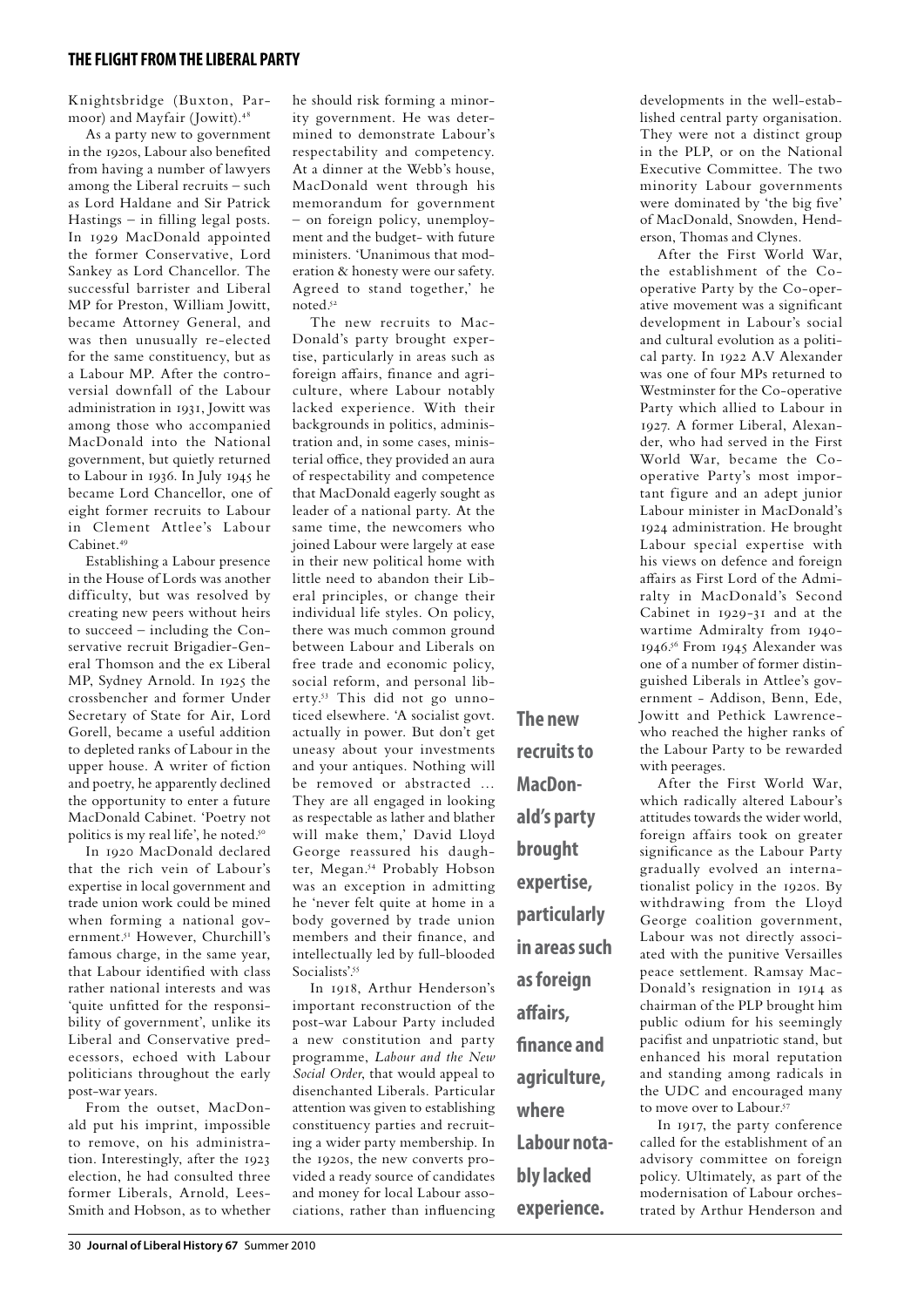Sidney Webb, nine advisory committees of policy experts were established to advise on different areas of policy. As new recruits joined from other parties, they provided much needed expertise on international questions. Moreover, the Advisory Committee on International Questions (ACIQ) was more than just a committee of experts advising the Labour Party Executive by compiling memoranda and publishing pamphlets. During its thirteenyear lifespan, the ACIQ proved a vital forum comprising a wide range of academics, intellectuals and politicians with diverse outlooks on international relations. At its hub were new recruits such as Norman Angell, Philip Noel Baker, Charles Roden Buxton, Noel Buxton, Hugh Dalton and G. Lowes Dickinson.<sup>58</sup> In particular, during the 1920s, Arthur Henderson, Labour's Foreign Secretary in 1929, increasingly drew on the ACIQ's expertise in shifting Labour's foreign policy towards a firm belief in the role of the League of Nations as a world peace-keeping body backed by an effective and enforceable system of collective security. However, the ACIQ had more influence on Labour policy in opposition than in government. In 1924 MacDonald was both premier and very much his own Foreign Secretary.59

There were other examples, too, of ex-Liberals in Ramsay MacDonald's two inter-war Labour administrations who brought valuable expertise in shaping and administering Labour policy. As Lord Chancellor, Haldane, whose sister, Elisabeth, was a member of the Lord Chancellor's Advisory Committee, made significant changes to the criminal justice system in England and Wales, revitalising the antiquated system of local advisory committees that nominated lay justices of the peace (JPs) and appointing more working men and women to the magistrate's bench in different areas. And Wedgwood, in particular, as Chancellor of the Duchy of Lancaster, was uncompromising in appointing women as JPs, following the Sex Disqualification Removal Act (1919).<sup>60</sup> In broadening the magistracy's social and political composition, Haldane and Wedgwood were

**Trevelyan's two periods of office as President of the Board of Education in 1924 and 1929–31 illustrate how switching parties from the Liberals to Labour usually meant little change in political outlook or beliefs.**

actively responding to mounting pressure by the labour movement and women's groups, such as the campaign led by Florence Keynes, mother of the economist John Maynard Keynes.<sup>61</sup> In 1920, Wedgwood's predecessor, Lord Crawford, had complained privately: 'I confess I do not at all like of having to appoint women to the [JP] Advisory committees … it is difficult enough to get a woman competent to serve as a magistrate, and … to find someone … to give opinions on the appointment of men'.62 Traditionally, JPs had been overwhelmingly recruited from among the landed gentry and middle-class professionals, such as industrialists and businessmen. Among Wedgwood's successful appointments was Selina Cooper, radical feminist, trade unionist and ILP member.<sup>63</sup> As former Liberals, Haldane and Wedgwood followed in the footsteps of predecessors in earlier Liberal governments who first responded to calls for greater labour representation in the latenineteenth century and earlytwentieth century.64 Lay justices of the peace – voluntary unpaid Crown appointments drawn from their local communities – remain to this day responsible for dealing with over 90 per cent of criminal justice in England and Wales.

Trevelyan's two periods of office as President of the Board of Education in 1924 and 1929–31 illustrate how switching parties from the Liberals to Labour usually meant little change in political outlook or beliefs. Trevelyan, Labour's spokesman on education in the 1922–1923 parliament, brought to Cabinet office in 1924 previous experience as parliamentary under-secretary at the Board of Education from 1908 to 1914. However, there had been little difference in policy between his former and new parties since the 1918 Fisher Act raised the school leaving age to fourteen and required local authorities to draw up educational plans. Labour's *Secondary Education for All* (1922), written by Richard Tawney, the influential Christian socialist on Labour's advisory committee on education, set the pattern of education in the inter-war years on which progressive Liberal and Labour politicians could agree.

However, Trevelyan's performance in two periods of Cabinet office also reveals the limits to his influence on domestic policy in government, particularly with the cost-conscious Philip Snowden at the Treasury. In a typical tussle over educational expenditure, Snowden admonished Trevelyan: '… all of your proposals but one admit of great expansion. In such circumstances I rely on the watchfulness of my Department to safeguard me and my successors from future difficulties'.<sup>65</sup> Beatrice Webb considered that Trevelyan was 'wonderfully well self-advertised'. 'He is quite fond of his job – far more determined and industrious than any of his predecessors', she added.<sup>66</sup> He was not in fear of his civil servants and realised he had to steer between the Scylla of the local authorities who ran the state schools and the Charybdis of the Treasury determined to reduce government expenditure.

With a list of practical policies, his record in 1924 was not unimpressive: the reduction of elementary school class sizes; improving run-down school buildings; raising the percentage of free school places from 25 per cent to 40 per cent; and the restoration of state scholarships from state-aide schools to universities. 'The collective effect gave an impression of immense expenditure', he confided to his wife, Molly.<sup>67</sup> He was the first minister to address the National Union of Teachers' conference, attended by 2,000 delegates, in 1924.<sup>68</sup> Trevelyan was also responsible for establishing the Hadow Committee, although its landmark report on secondary education did not appear until 1926, after Labour had left office. Overall, in 1924 Trevelyan undoubtedly proved an adept minister with a sound grasp of administrative detail, though the extent of his influence over Labour policy must take into account the presence of R. H. Tawney and Labour's advisory committee on education.<sup>69</sup>

However, Trevelyan's second spell at the Board of Education from 1929 was less successful, Trevelyan ran into grave difficulties over his main policy to raise the statutory school leaving age to fifteen. His third Education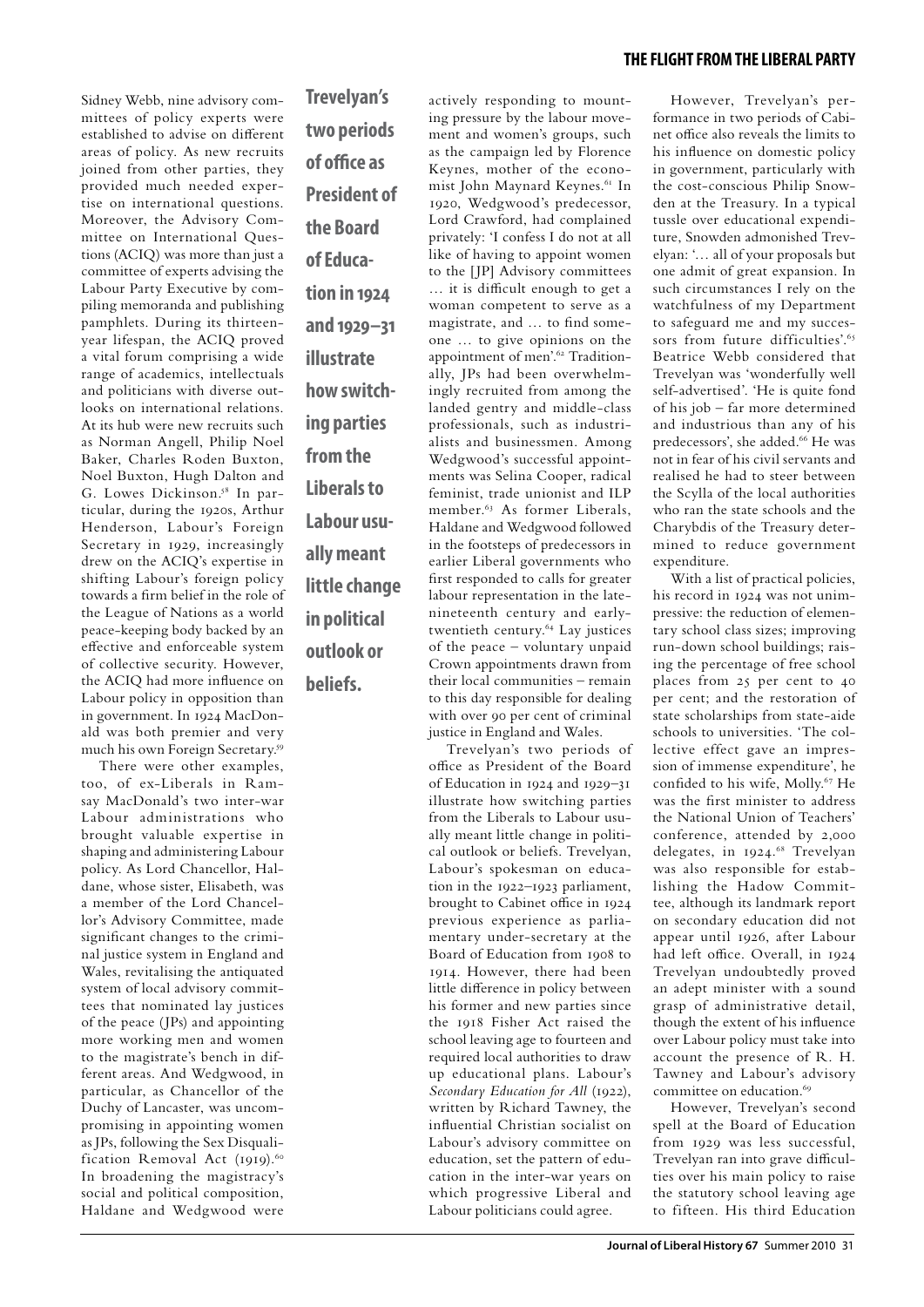## **the flight from theliberal party**

Bill (the first two were lost for lack of parliamentary time) ran into Roman Catholic opposition in parliament and was eventually defeated in the Lords in February 1931. In March, frustrated by the general direction of Labour policy, Trevelyan resigned. He publicly mentioned the lack of constructive socialist plans, such as the ILP's 'Socialism in Our Time' which was based on J. A. Hobson's theory of underconsumption.70 Addressing the Parliamentary Labour Party, his resignation speech, with a biting personal attack on Ramsay Mac-Donald, was heard in silence. However, a swift riposte, from the prime minister of an ailing government, revealed MacDonald's view in 1931 of the ex-Liberal recruits:

Some of us gave you and others who were not acceptable to our friends at the time a very generous welcome, and we expected greater assistance … At the moment when everyone who cares for the future of Socialist political ideas should be striving by a united front to overcome immediate difficulties created by individualistic divisions … it is very curious that the greatest troubles are coming from those who are our latest recruits.71

Outside of international affairs, the development of agriculture was the area where the influx of the new recruits had the greatest impact on the policy. Former Liberals such as Addison, the Buxtons, Wedgwood and the National Union of Agricultural Workers leader, George Edwards, Labour MP for South Norfolk in 1920–22 and 1923–24, brought expertise where Labour lacked personnel with appropriate knowledge and experience of rural affairs. As a political party with its origins in industry and the urban environment, Labour in the 1920s needed to develop agricultural programmes as a national party. Moreover, there was a persistent belief that the failure to win rural seats would prevent Labour from becoming a party of government, as in many rural constituencies there was still a strong Liberal presence. However, although he

switched parties in 1918, Noel Buxton retained his North Norfolk seat until 1930 (when he entered the Lords) and virtually wiped out the local Liberals.<sup>72</sup> In the second Labour government, Buxton returned as a cautious Minister of Agriculture. '… there is a great deal to do without legislation in drainage, marketing, education, research & other things', he advised his enthusiastic deputy, Addison.73

In June 1930, Buxton was succeeded by Addison. It was the latter's second political career after his earlier commitment to social reform as an Edwardian 'New Liberal' and the state collectivism of wartime government. As the 1929–31 Labour government struggled in a world economic downturn following the Wall Street Crash, the development of agriculture became a crucial area of policy which could improve Britain's balance of payments by reducing agricultural imports. Addison's policies to combat the long rural depression and support home agriculture with quotas for production had been worked out as a junior minister. His most successful proposal, for which he won all-party support, produced the Agricultural Marketing Board in 1931, which radically improved various sectors of agriculture. It led to a revolution in policy that was extended by the National government and the wartime coalition to cover a range of other agricultural foodstuffs.

Addison was also a significant intermediary between his old Liberal ally, Lloyd George, and the minority MacDonald administration in cross-party discussions on agriculture reform and unemployment. In 1931, he was a leading member of the minority in the Cabinet who opposed the 10 per cent cut in unemployment benefits which ended Mac-Donald's government. Addison continued to make a considerable and influential contribution to Labour politics in the 1930s, with the publication of *A Policy for British Agriculture* in 1939. As Lord Addison, at the age of seventysix, he became an important and respected member of the Attlee Cabinet, and his membership of the Cabinet from 1945 to 1951 was notable for his skilful leadership

**Scott wanted Liberal– Labour cooperation to continue and regretted that 'while Liberalism and Labour are snapping and snarling at each other, the Conservative dog may run away with the bone', but Mac-Donald had a different project in mind – the destruction of the Liberal Party and the independence of** 

**Labour.**

of the Tory-dominated House of Lords. As Kenneth Morgan has adeptly shown, Addison was one of the most important of the Liberal converts to Labour in the 1920s and the only minister to serve in both post-war governments. In particular, his remarkable and far-reaching career demonstrated 'the continuities of the progressive tradition in British politics'.74

In 1923, the *Manchester Guardian* editor, C. P. Scott, declared that 'Between Liberalism and Labour there are deep natural affinities, but for many a long day each is likely to pursue its separate path'.<sup>75</sup> In 1903, Ramsay MacDonald's secret pact with the Liberal chief whip, Herbert Gladstone, gave a clear run to nearly thirty Labour candidates in the 1906 election – including Mac-Donald himself and Philip Snowden – and formed the basis of the Edwardian 'Progressive Alliance' between Liberals and Labour. However, the impact of the First World War, which triggered the exodus of so many Liberals from their party into the Labour ranks, transformed the relationship between the two parties on the progressive left.

As he considered possible former Liberals to fill posts in his new administration, MacDonald rejected Harold Spender's suggestion for 'a broader Liberal–Labour concordat to reap a possible harvest of fruitful legislation'.76 Scott wanted Liberal–Labour cooperation to continue and regretted that 'while Liberalism and Labour are snapping and snarling at each other, the Conservative dog may run away with the bone', but Mac-Donald had a different project in mind – the destruction of the Liberal Party and the independence of Labour. For MacDonald and Baldwin, the 1egacy of the 1923 election was that within a British system there was only room for two parties – moderate Labour and respectable Conservatism.77

However, forty years ago, the Liberal leader, Jeremy Thorpe, contended that the arrival of the Labour Party in the inter-war years to replace the Liberals was more than simply a disaster in electoral terms in the history of British radicalism. He observed that, while the Liberals remained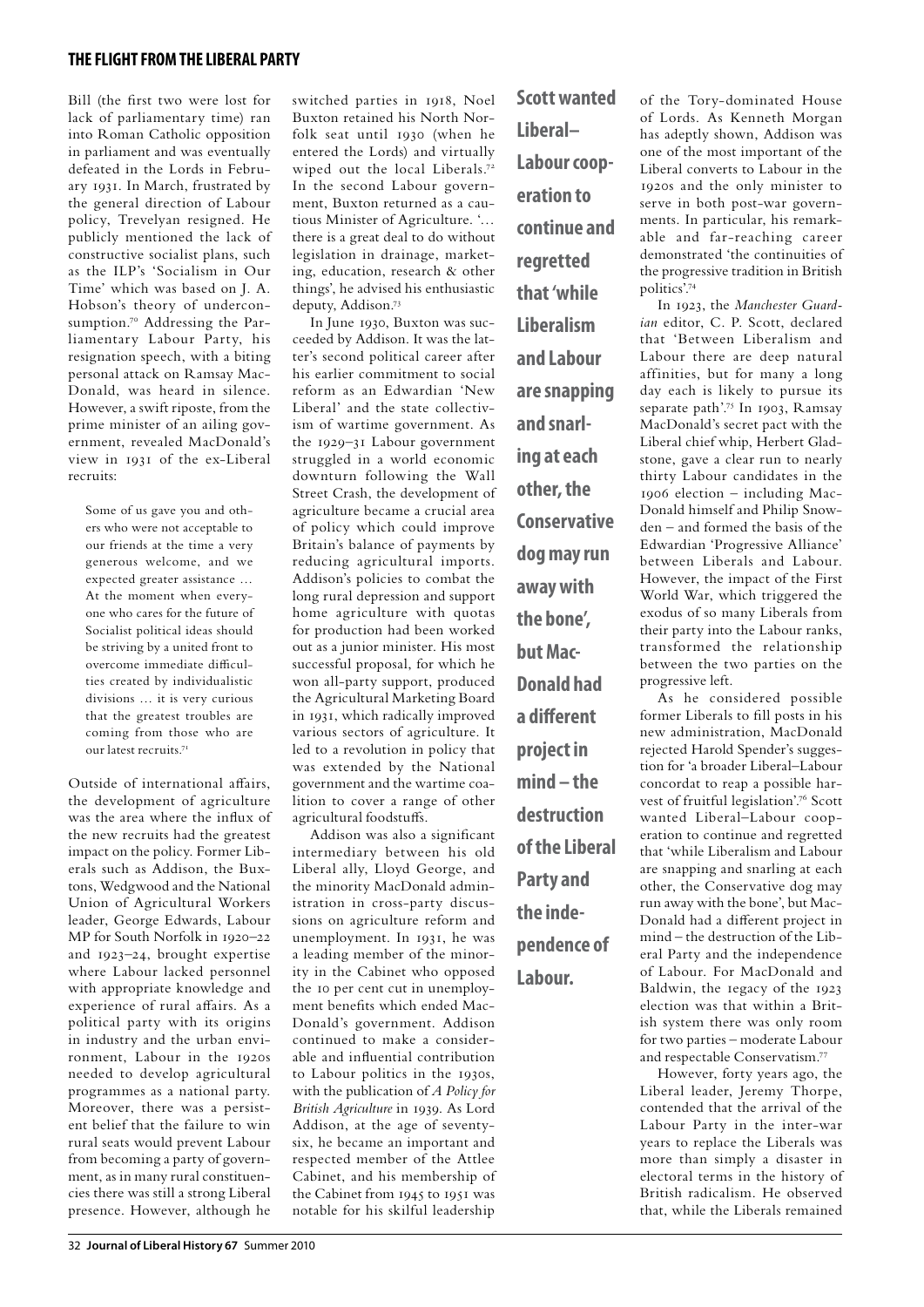out of power, it was key Liberal figures, such as John Maynard Keynes and William Beveridge, who provided the influential blueprints for major social and economic reorganisation in the twentieth-century.78 While the Liberal Party was certainly in decline, Liberalism remained alive and well, both inside and outside the British Labour Party.79 In today's unpredictable political and electoral climate, with the advent of a Conservative-Liberal Democrat coalition government, calls for a revival of progressive politics, including Labour and Liberalism that dominated the early twentieth-century, may well be heard again.

*Professor John Shepherd is Co-Director, Labour History Research Unit at Anglia Ruskin University, Cambridge. He is author of* George Lansbury*:* At the Heart of Old Labour *(Oxford University Press, 2004) and is completing a book on James Callaghan's government and the 'Winter of Discontent' 1978–79 for Manchester University Press.*

- 1 Haldane to Mary Haldane, 13 December 1923, Haldane Papers MS 6006.
- 2 Haldane to Mary Haldane, 12 January 1924, Haldane Papers MS 6006.
- 3 Lytton to Haldane, 6 February 1924, Haldane Papers, MS 5916.
- 4 Beatrice Webb, *Diary*, Vol. 3, 15 January 1924.
- 5 For MacDonald's appointments, see John Shepherd and Keith Laybourn, *Britain's First Labour Government*  (Palgrave Macmillan, 2006), Chapter 3.
- 6 Ramsay MacDonald, *Diary*, 9 December 1923, Ramsay MacDonald Papers, TNA/PRO 30/6/1753.
- See the appendix of former Liberals, who joined Labour, broadly based on the (mainly) parliamentary group in C. A. Cline's sample: Catherine Ann Cline, *Recruits to Labour: The British Labour Party 1914–1931* (New York: Syracuse University Press, 1963), p. 134 n. 26 and appendix, pp. 149–78). Other recruits to Labour not mentioned in her study have been added. Not all those listed became Labour MPs or Peers.
- 8 A. MacCullum Scott, 'The Flight from the Liberal Party', *The Labour Magazine*, III, No. II, March 1925.
- 9 Robert Leach, *Turncoats*: *changing*

# **Principal Liberals who joined the Labour Party between 1914 and 1930**

**Between 1914–1918***:* Ernest Nathaniel Bennett, Charles Roden Buxton, J. Chuter Ede, Mary Agnes Hamilton, Albert Edward Dunn, E. T. John, B. N. Langdon-Davies, Richard Lambert, Joseph Martin, Edward Rosslyn Mitchell, Leo Chiozza Money, E. D. Morel, Helena Swanwick, Alfred Trestrail, Cecil Wilson.

**Between 1918 and 1919***:* Noel Buxton, J. A. Hobson, Joseph King, H. B. Lees-Smith, R. L. Outhwaite, Arthur Ponsonby, Charles Trevelyan, James White.

**Between 1919–1925:** Morgan Phillips Price, James Dundas White (both in 1919), Goldsworthy Lowes Dickinson, E. G. Hemmerde (1920), Sydney Arnold, Richard Haldane, Patrick Hastings, Frederick Pethick Lawrence, Edwardian Rosslyn Mitchell, Bertrand Russell (1922), Christopher Addison, Percy Alden, Frederick Seymour Cocks, William Massingham (1923), Richard Denman (1924),Alexander MacCullam Scott (1924) Ronald Gorell Barnes (1925), Athelstan Rendall (1925),

**Between 1925-1930**: Cecil L'Estrange Malone (c. 1928), Reginald Fletcher (1929), William Jowitt (1929), William H. Dickinson (1930).

> *party allegiance by British politicians*  (Aldershot: Dartmouth, 1995).

- 10 This history of this period has also been usefully examined in Roy Douglas, 'A failure of leadership: an explanation of Liberal defections 1918–1929', *Journal of Liberal History*, 25, Winter 1999–2000, pp. 18–23 and 51.
- 11 Catherine Ann Cline, *Recruits to Labour: The British Labour Party 1914–1931* (New York: Syracuse University Press, 1963)
- 12 Mary Hamilton was a stalwart of the Union of Democratic Control, Labour MP and Ramsay MacDonald's biographer. Dorothy Buxton (née Jebb), humanitarian and cofounder of the Save The Children Fund, was a member of Labour's Advisory Committee on International Questions (ACIQ). Helena Swanwick, a founder of the 1917 Club, joined Labour in 1918 and also served on the ACIQ.
- 13 '"Class Traitors": Conservative Recruits to Labour, 1900*–*30', *English Historical Review*, 113, 1 (February 1998), pp. 38*–*64.
- 14 David Howell, *MacDonald's Party*: *Labour Identities and Crisis 1922–1931* (Oxford University Press, 2002), pp. 309-331.
- 15 Robert Dowse, 'The Entry of the Liberals into the Labour Party 1910–1920', *Yorkshire Bulletin of Economic and Social Research*, Vol. 13, No. 2, November 1961, pp. 78–87.
- 16 Unfortunately, Dowse added 'However, it is not my intention to examine the current situation'. Ibid, p. 78.
- 17 David Butler and Jennie Freeman, *British Political Facts 1900–1967* (Macmillan, 1963, 1968), p. 147.
- 18 There is a considerable literature

on this major debate. For two useful surveys of the historiography, see: Michael Bentley, 'The Liberal Party, 1900*–*1939: Summit and Descent' in Chris Wrigley (ed.), *A Companion to Twentieth Century Britain* (Oxford: Wiley-Blackwell, 2009), pp. 22*–*37; Keith Laybourn, 'The Rise of Labour and the Decline of Liberalism: The State of the Debate', *History*, 80 (June 1995), pp. 207*–*26.

- 19 Trevor Wilson, *The Downfall of the Liberal Party 1914–1935* (Fontana, 1968), pp. 20–21.
- 20 Cline, op cit., pp. 164–65.
- 21 Kenneth O. Morgan, *The Age of Lloyd George* (London: George Allen and Unwin, 1971), p. 68.
- 22 David Blaazer, *The Popular Front and the Progressive Tradition*: *Socialists, Liberals and the Quest for Unity, 1884–1939* (Cambridge University Press, 1992), pp. 99–144.
- 23 Kenneth O. Morgan, *Consensus and Disunity*: *The Lloyd George Coalition Government 1918–1922* (Oxford: Clarendon Press, 1986 edition); Andrew Thorpe, *A History of the British Labour Party* (Macmillan, 1997), pp. 52*–*53.
- 24 David Dutton, *A History of the Liberal Party in the Twentieth Century*  (Palgrave Macmillan, 2004), pp. 86*–*90.
- 25 Cline, op. cit., p. 13*–*17.
- 26 For The Union of Democratic Control, see Sally Harris, *Out of Control*: *British Foreign Policy and the Union of Control 1914–1918* (The University of Hull Press, 1996); Marvin Swartz, *The Union of Democratic Control in British Politics during the First World War* (Oxford University Press, 1971).
- 27 Keith Robbins, *The Abolition of*